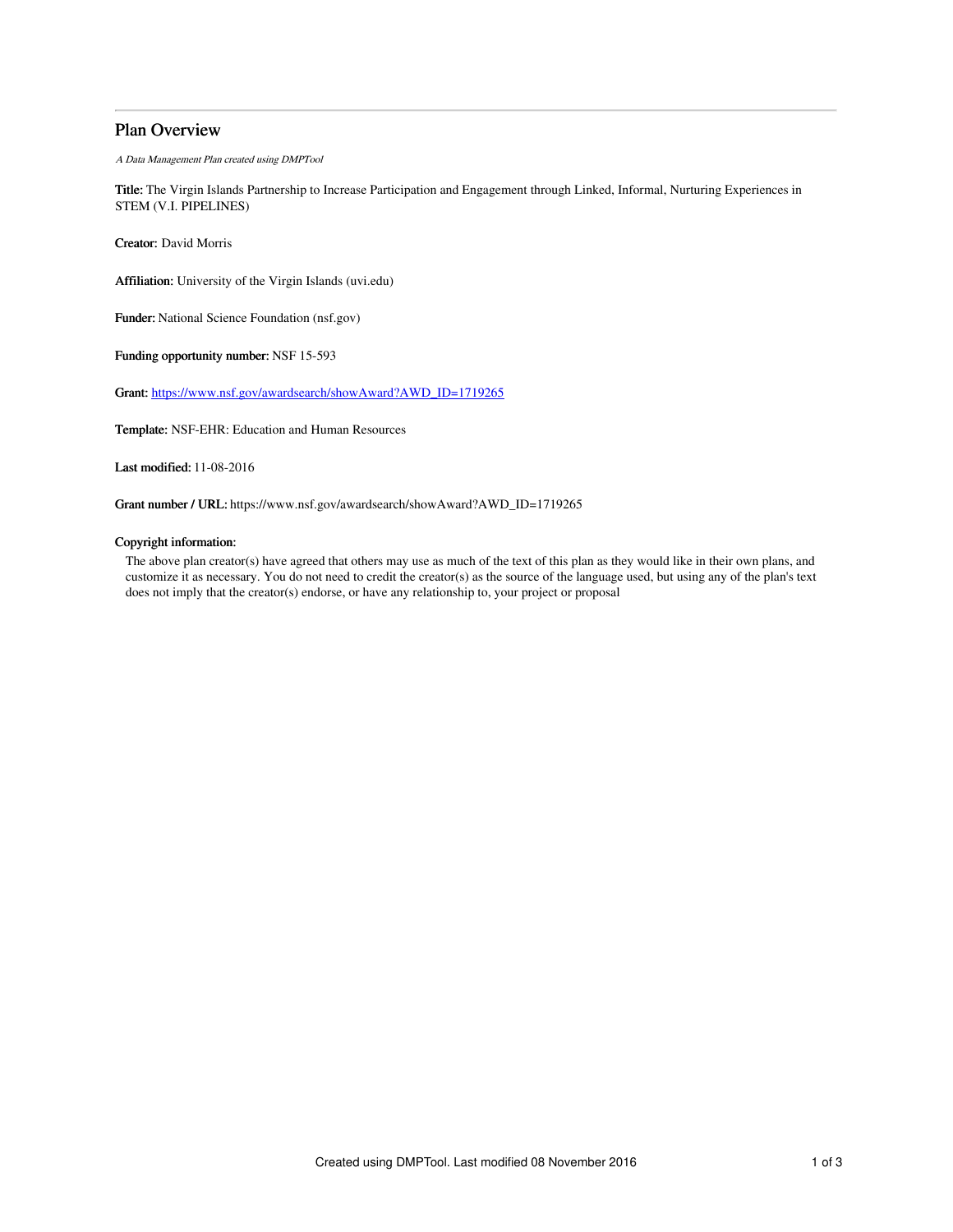# The Virgin Islands Partnership to Increase Participation and Engagement through Linked, Informal, Nurturing Experiences in STEM (V.I. PIPELINES)

### Data generated by the project

The Data Management Plan should describe the types of data, samples, physical collections, software, curriculum materials, or other materials generated by your project. Any data collection required by the program announcement should be incorporated into the proposal's Data Management Plan. For example, the management of assessment,<br>evaluation, or monitoring data required for all projects with The initial phase of this project (year-1) will consist of both a formal data collection activity and a broader planning project. Data will be collected from both aspects of the project.

Year-1

Baseline Student STEM-level Data Collection:

Through assessments, questionnaires, and other instruments, we will collect data on the initial interest levels, engagement levels, and proficiency levels of students in various fields of STEM. These data will be collected by educators at the schools that are part of the VI-PIPELINES collaborative and also will be collected by Etelman Observatory at the outset of new programs that will be developed as a result of this project (new summer STEM enrichment summer camps, educator training workshops, and adult education courses).

Throughout the school year, students will be assessed to track changes in their interest levels, engagement levels, and proficiency levels in STEM. These assessments will also track what informal education activities each student has participated in and when. We initially anticipate semi-annual evaluations to be administered to the entire student body of our participating schools (approximately 1400 students).

### Planning Data:

Year-1 of this project will also involve several meetings between the new collaborating entities of the VI-PIPELINES program (initially 3 schools and 6 informal education institutes). These meetings will begin prior to funding with informal calls between the PI and each participant to discuss logistics with each particular entity as we move towards the start of the program. At the start of the funded program, we will hold a planning workshop (at Etelman Observatory) where we will formalize a timeline, collaborations between entities, and assessment plans and timelines. This kickoff workshop will also focus on a needs assessment for the region. Notes from these informal meetings will be kept by the PI and converted into PDF documents. Notes and outcomes from the initial planning workshop will also be recorded and converted into PDF archives.

Year-2

### Continuing Student STEM data:

In year-2 (and beyond) we anticipate continuing semi-annual tracking of student informal education activity participation as well as interest levels, engagement levels, and proficiency levels in STEM.

Continuing Planning, Adaptation

In year-2, we will hold the 2nd annual VI-PIPELINES workshop and where we will review successes and challenges from the first year of colloborative exhibits and programming and make any changes deemed necessary to best reach the stakeholder community. Notes from these informal meetings will be kept by the PI and converted into PDF documents. Notes and outcomes from the initial planning workshop will also be recorded and converted into PDF archives.

## Period of data retention

EHR is committed to timely and rapid data distribution. However, it recognizes that types of data can vary widely and that acceptable norms also vary by scientific discipline. It is strongly committed, however, to the underlying principle of timely access, and applicants should address how this will be met in their Data Management Plan.

We anticipate the initial data representing the current level of interest, engagement, and proficiency of USVI students in STEM to become the foundation of a continuing longitudinal study that we anticipate continuing well beyond the 2-year timeframe of this proposal. Thus we will archive all student data, school data, IEI data, workshop notes, and any additional data products that are developed through this project. We will archive the data and backup the archive regularly to at least 2 locations. The initial archive for the data will be on the Etelman Observatory data-server which is regularly backed up and maintained for data integrity.

# Data format and dissemination

The Data Management Plan should describe data formats, media, and dissemination approaches that will be used to make data and metadata available to others. Policies for public access and sharing should be described, including provisions for appropriate protection of privacy, confidentiality, security, intellectual property, or other rights or requirements. Research centers and major partnerships with industry or other user communities must also address how data are to be shared and managed with partners, center members, and other major stakeholders. Data on EHR projects involving human subjects should be made available to the public subject to constraints imposed by IRB decisions. Other data, such as software, publications, and curricula, should be made available subject to intellectual property rights. Data Collection Formats

Data will be collected stored in standard Microsoft Office (Word, Excel, and PowerPoint) files and also converted to PDF format . Data will be originally created (whenever possible) directly in MS Office formats. In cases where more flexible data collection formats are required (e.g., pen and paper surveys or informal education participants and students) these data will be transcribed to MS Office format as soon as possible and checked for data quality and consistency with the original collection instrument. Data will then be achived in MS Office and PDF format.

### Data Dissemination

The educational and research data resulting from this project will be made available for use by both educators and researchers as soon as completed and no later than the conclusion of the project. Data will be made available both as MS Office and PDF format files and will be made freely available for download (student identity details will be removed in any cases where such details are originally submitted with data) by the research community. Data will be accessible through freely accessible web-pages describing the VI-PIPELINES project that will be maintained on the University of the Virgin Islands Physics website (www.uvi.edu).

# Data storage and preservation of access

The Data Management Plan should describe physical and cyber resources and facilities that will be used for the effective preservation and storage of research data. These can include third party facilities and repositories.